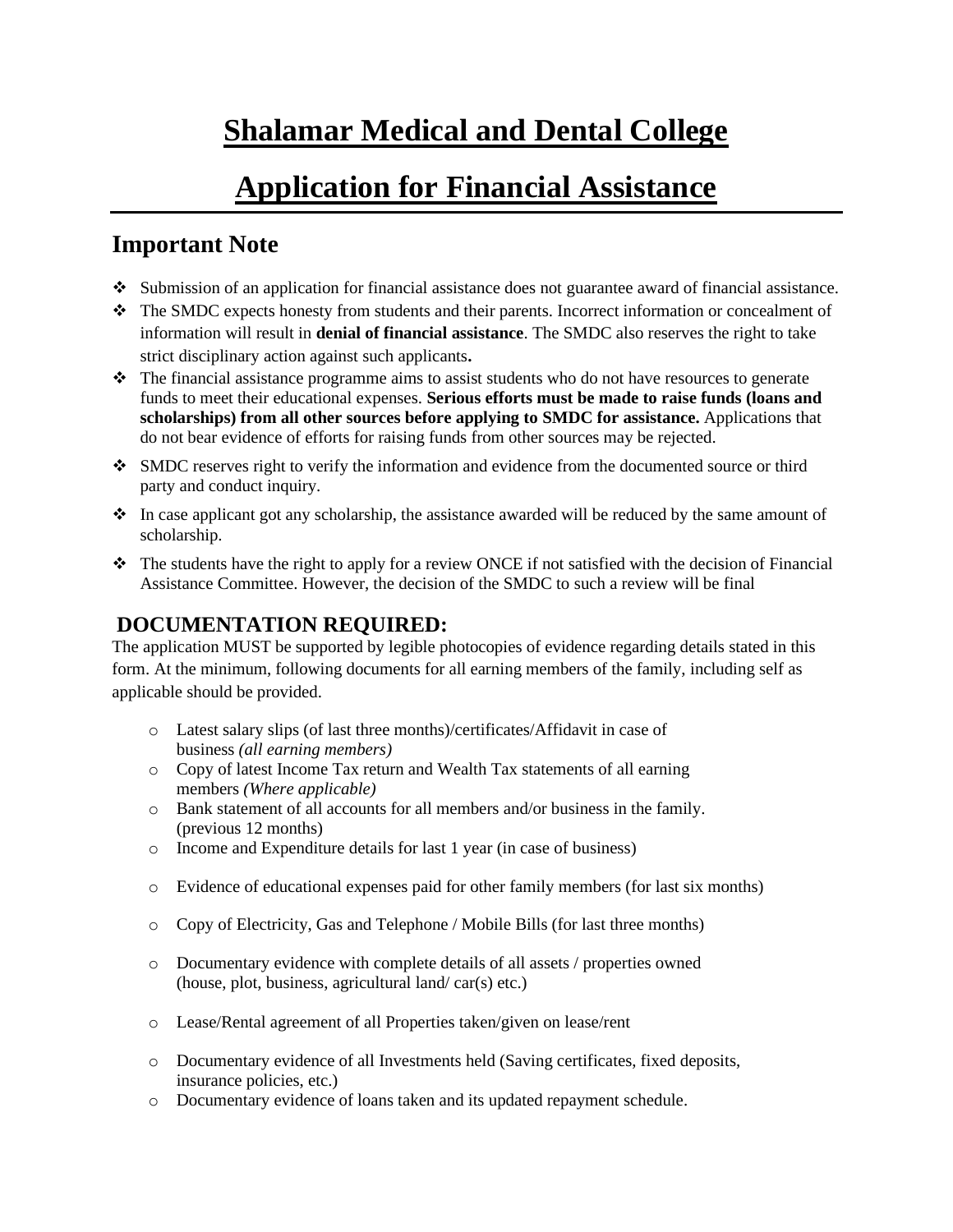# **Student Application No. \_\_\_\_\_\_\_\_\_\_\_\_\_\_**

| Name of Student:                                                                                                                            |                                                             |
|---------------------------------------------------------------------------------------------------------------------------------------------|-------------------------------------------------------------|
|                                                                                                                                             |                                                             |
| Date of Birth                                                                                                                               |                                                             |
| <b>CNIC Number</b>                                                                                                                          |                                                             |
| <b>Domicile</b>                                                                                                                             |                                                             |
| <b>Residential Address</b>                                                                                                                  |                                                             |
|                                                                                                                                             |                                                             |
| E. mail ID<br>the control of the control of the control of the control of the control of                                                    |                                                             |
| <b>Marital Status</b>                                                                                                                       |                                                             |
| <b>Name of educational Institutions last attended:</b>                                                                                      |                                                             |
| 1) Secondary School                                                                                                                         |                                                             |
| 2) Higher S. School<br><u> 1989 - Johann Barbara, marka a shekara tsa 1989 - An tsa 1989 - An tsa 1989 - An tsa 1989 - An tsa 1989 - An</u> |                                                             |
| 3) University<br>and the control of the control of the control of the control of the control of the control of the                          |                                                             |
| Name and other details (including contact number) of student's Loan / scholarship availed.                                                  |                                                             |
| If any:                                                                                                                                     |                                                             |
| a) Existing                                                                                                                                 | <u> 1989 - Johann Stoff, amerikansk politiker (d. 1989)</u> |
| b) Percentage                                                                                                                               |                                                             |

**c) Past \_\_\_\_\_\_\_\_\_\_\_\_\_\_\_\_\_\_\_\_\_\_\_\_\_\_\_\_\_\_\_\_\_\_\_\_\_\_\_\_\_\_\_\_\_\_\_\_\_\_\_\_\_\_\_\_\_\_\_**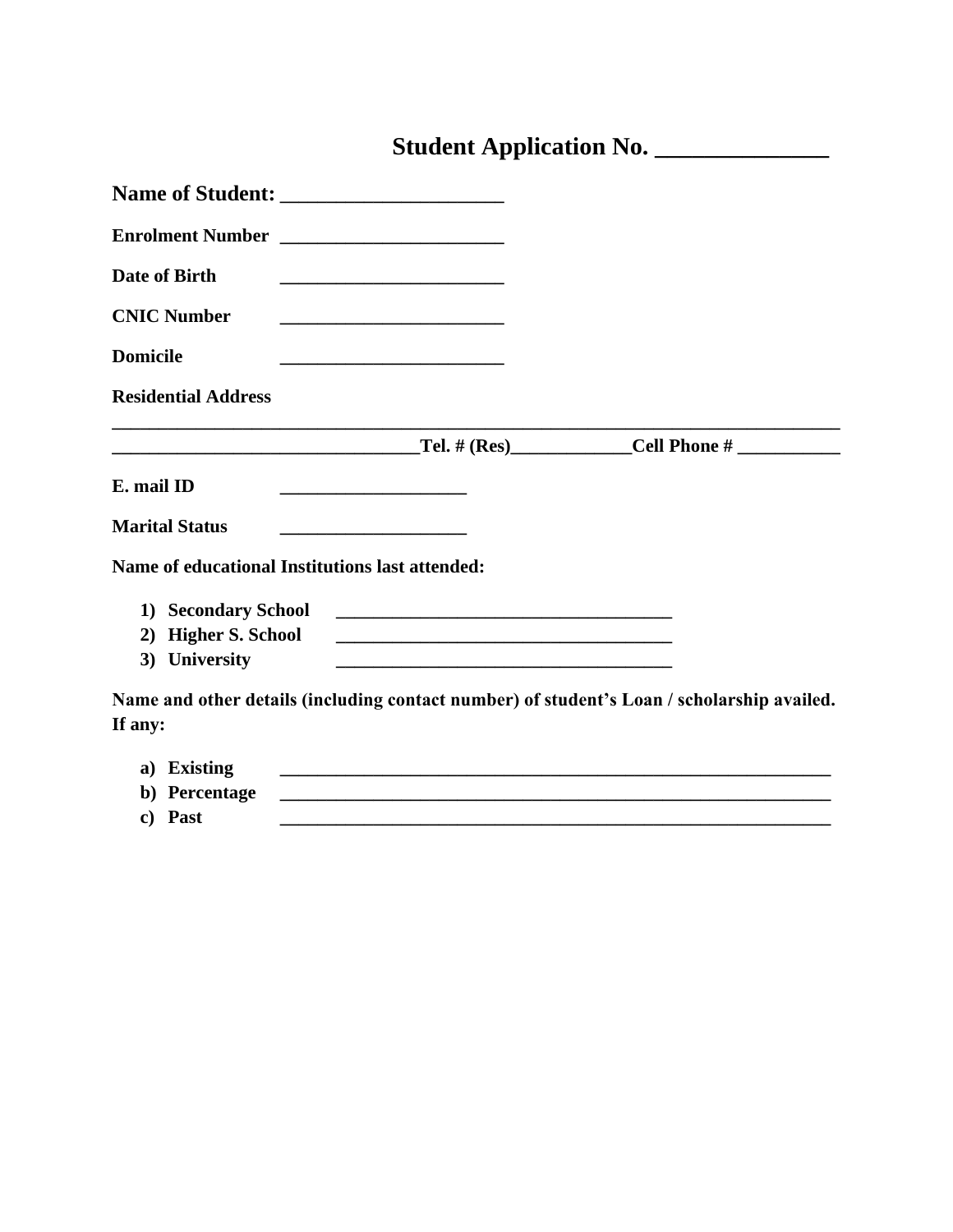|                            | <b>Father / Guardian Name</b>       |                                                            |                                             |  |
|----------------------------|-------------------------------------|------------------------------------------------------------|---------------------------------------------|--|
| <b>CNIC Number</b>         |                                     |                                                            |                                             |  |
| <b>Residential Address</b> |                                     |                                                            |                                             |  |
|                            |                                     |                                                            |                                             |  |
|                            |                                     |                                                            |                                             |  |
|                            |                                     |                                                            |                                             |  |
| <b>Service</b>             | <b>Name of Company</b><br>/Employer |                                                            | <b>Designation</b>                          |  |
|                            |                                     |                                                            |                                             |  |
| <b>Business</b>            | <b>Nature of Business</b>           |                                                            |                                             |  |
| <b>Retired</b>             | Date of Retirement                  |                                                            | <b>Last drawn Salary</b>                    |  |
|                            |                                     |                                                            |                                             |  |
|                            |                                     |                                                            |                                             |  |
|                            |                                     |                                                            |                                             |  |
| <b>Mother Name</b>         |                                     |                                                            |                                             |  |
| <b>CNIC Number</b>         |                                     | <u> 1980 - Johann Barbara, martxa alemaniar amerikan a</u> |                                             |  |
| <b>Residential Address</b> |                                     |                                                            |                                             |  |
|                            |                                     |                                                            | _Tel. # (office)_______________Cell Phone # |  |
|                            |                                     |                                                            |                                             |  |
|                            |                                     |                                                            |                                             |  |
| <b>Service</b>             | <b>Name of Company</b><br>/Employer |                                                            | <b>Designation</b>                          |  |
|                            |                                     |                                                            |                                             |  |
| <b>Business</b>            | <b>Nature of Business</b>           |                                                            |                                             |  |

| <b>Retired</b><br><b>Last drawn Salary</b><br>Date of Retirement |
|------------------------------------------------------------------|
|------------------------------------------------------------------|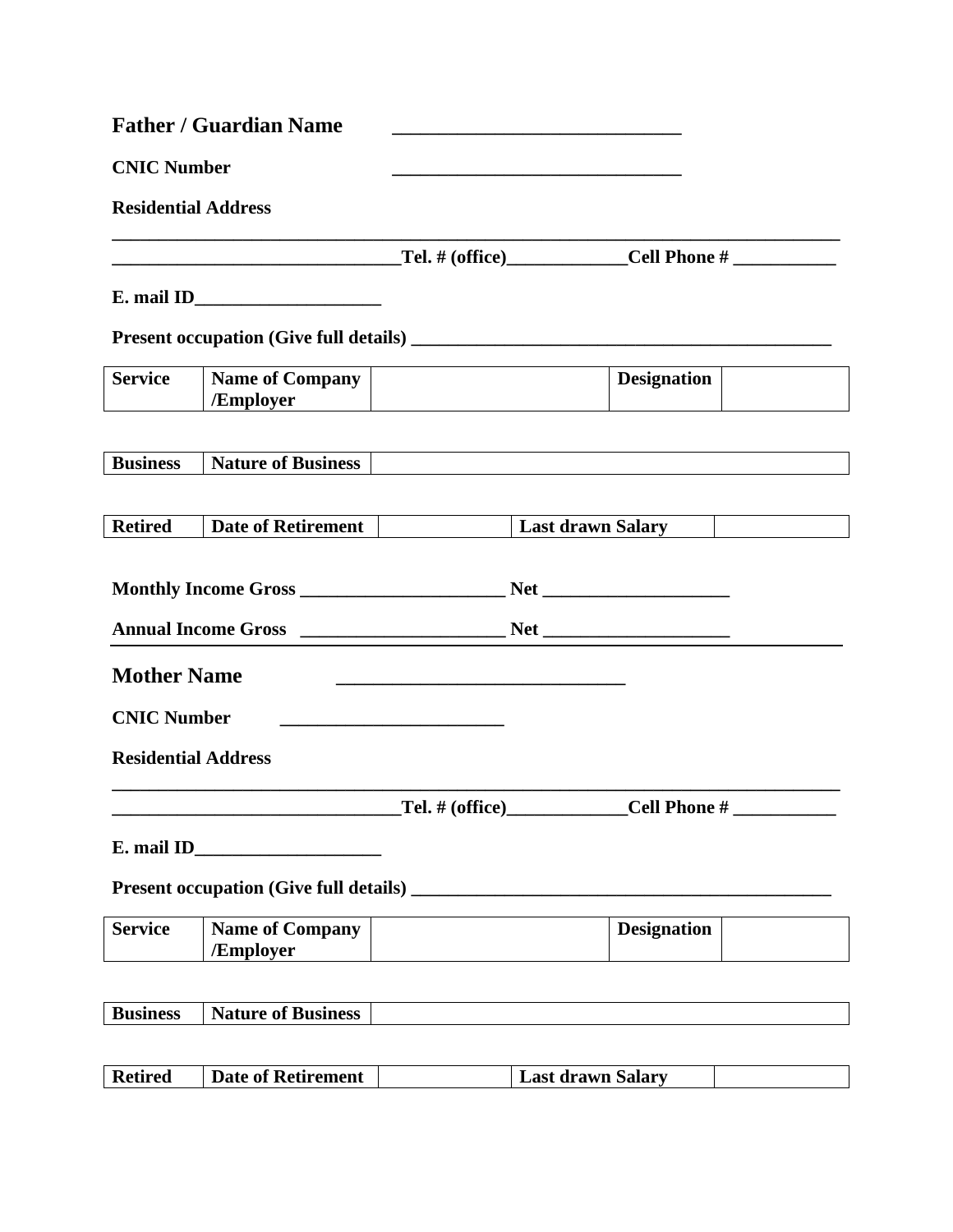| <b>Monthly Income Gross</b>                                                                                                                        | Net <u>and the second second second</u> |  |
|----------------------------------------------------------------------------------------------------------------------------------------------------|-----------------------------------------|--|
| <b>Annual Income Gross</b><br><u> 1980 - Jan Samuel Barbara, prima populație de la programa de la programa de la programa de la programa de la</u> | <b>Net</b>                              |  |
|                                                                                                                                                    |                                         |  |
|                                                                                                                                                    |                                         |  |
| <b>Other Supporting Members (if applicable)</b>                                                                                                    |                                         |  |

| <b>Name</b>        |                                     |                    |  |
|--------------------|-------------------------------------|--------------------|--|
| <b>CNIC Number</b> |                                     |                    |  |
|                    | <b>Residential Address</b>          |                    |  |
|                    |                                     |                    |  |
|                    |                                     |                    |  |
|                    |                                     |                    |  |
|                    |                                     |                    |  |
| <b>Service</b>     | <b>Name of Company</b><br>/Employer | <b>Designation</b> |  |
|                    |                                     |                    |  |
| <b>Business</b>    | <b>Nature of Business</b>           |                    |  |
|                    |                                     |                    |  |

 $\overline{\phantom{0}}$ 

┓

| <b>Monthly Income Gross</b> | Net |  |
|-----------------------------|-----|--|
| <b>Annual Income Gross</b>  | Net |  |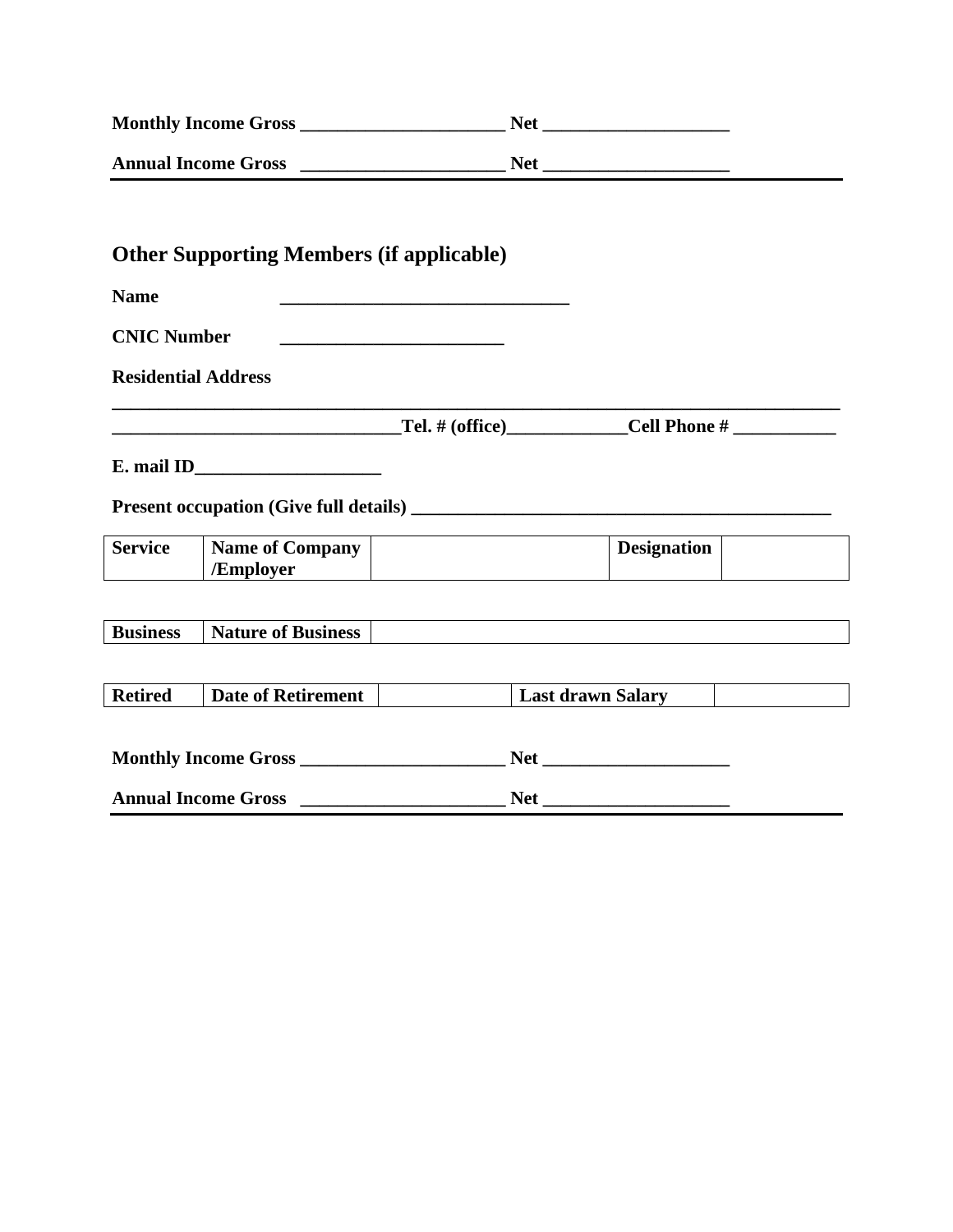| <b>Type of</b>                                                                         | <b>Rented</b> * | Owned ** | Provided by        | <b>Number</b> | <b>Total Area</b> | <b>Total Covered</b> |
|----------------------------------------------------------------------------------------|-----------------|----------|--------------------|---------------|-------------------|----------------------|
| <b>Accommodation</b>                                                                   |                 |          | <b>Employer</b> ** | of Rooms      | of Plot           | Area                 |
|                                                                                        |                 |          |                    |               | (Sq. yards)       | (Sq. yards)          |
| <b>Flat</b>                                                                            |                 |          |                    |               |                   |                      |
| <b>Townhouse</b>                                                                       |                 |          |                    |               |                   |                      |
| <b>Bungalow</b>                                                                        |                 |          |                    |               |                   |                      |
| <b>Other</b>                                                                           |                 |          |                    |               |                   |                      |
| *(please provide rent agreement)                                                       |                 |          |                    |               |                   |                      |
| ** (please provide documentary proof)                                                  |                 |          |                    |               |                   |                      |
| Total members residing with the family:                                                |                 |          |                    |               |                   |                      |
| Any other house or flat owned by the family:                                           |                 |          |                    | $Yes \Box$    | No <sub>1</sub>   |                      |
| If yes, please give details regarding location, size, rent, etc., on a separate sheet. |                 |          |                    |               |                   |                      |
| <b>Agricultural land owned by family:</b>                                              |                 |          |                    | $Yes \Box$    | No <sub>1</sub>   |                      |
| If yes, please give details regarding location, size, rent, etc., on a separate sheet. |                 |          |                    |               |                   |                      |

### **Type of Accommodation (please tic/write in column applicable)**

### **Other organizations / institutions approached for financial assistance.**

#### **(Bank, father's / mother's / guardian's employer etc)**

| Name of organization | <b>Amount Applied for</b> | <b>Outcome</b> |
|----------------------|---------------------------|----------------|
|                      |                           |                |
|                      |                           |                |

#### **Details of Liabilities:**

- **a**) **Amount outstanding**
- **b**) **Nature**
- **c) Repayment schedule \_\_\_\_\_\_\_\_\_\_\_\_\_\_\_\_\_\_\_\_\_\_\_\_\_\_\_\_\_\_\_\_\_\_\_\_\_\_\_\_\_\_\_\_\_\_\_\_\_\_\_\_\_\_**
- **d) Loan / Debt Maturity date \_\_\_\_\_\_\_\_\_\_\_\_\_\_\_\_\_\_\_\_\_\_\_\_\_\_\_\_\_\_\_\_\_\_\_\_\_\_\_\_\_\_\_\_\_\_\_\_**
- **e) Reason for obtaining Loan/Debt \_\_\_\_\_\_\_\_\_\_\_\_\_\_\_\_\_\_\_\_\_\_\_\_\_\_\_\_\_\_\_\_\_\_\_\_\_\_\_\_\_\_\_**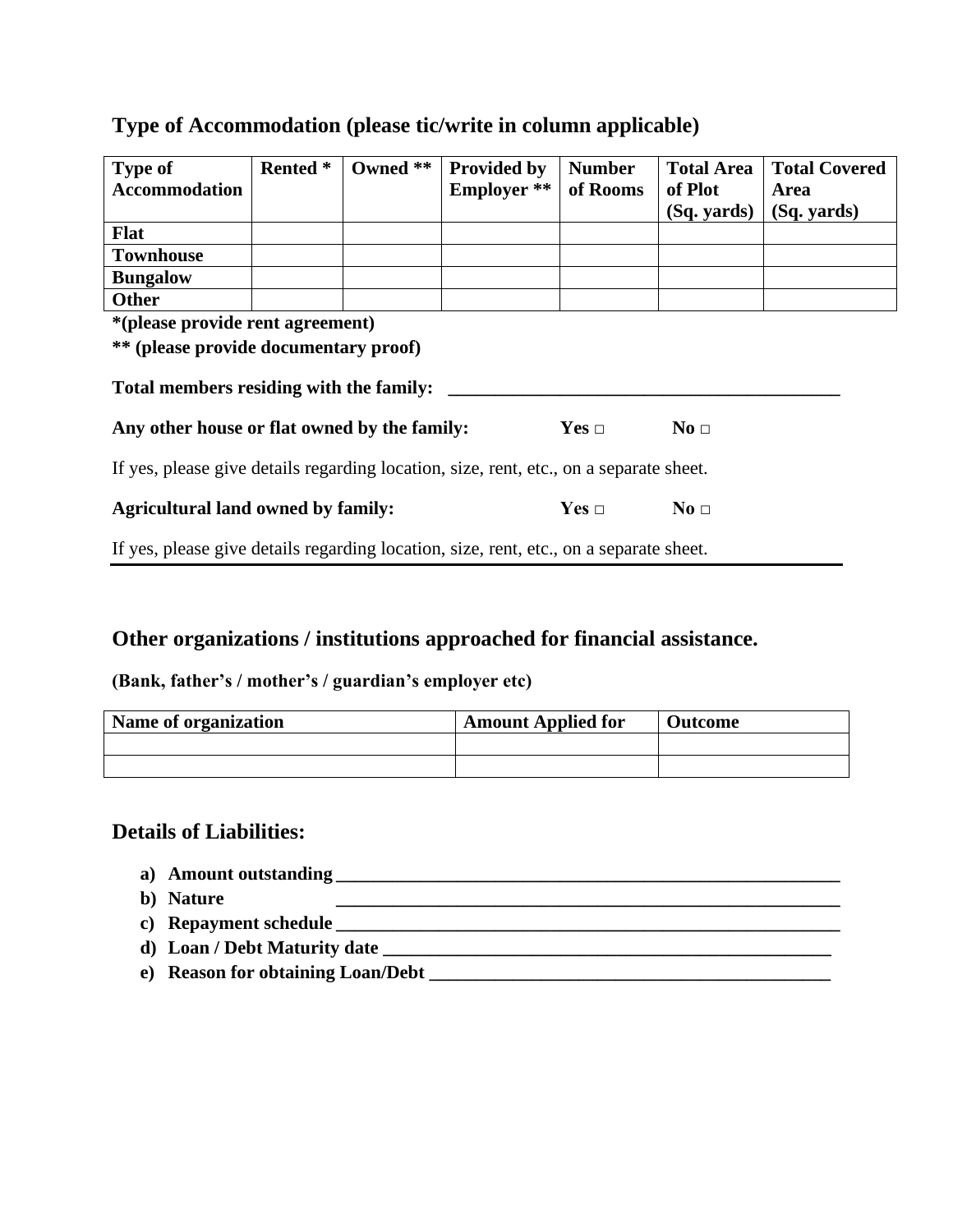## **Details of Assets / Properties**

| <b>Value of Assets</b> | <b>Father</b> | <b>Mother</b> | Family         | <b>Self</b> | <b>Other Supporting</b> | <b>Total</b> |
|------------------------|---------------|---------------|----------------|-------------|-------------------------|--------------|
|                        |               |               | <b>Members</b> |             | hands                   |              |
| <b>Business</b>        |               |               |                |             |                         |              |
| Land & Building        |               |               |                |             |                         |              |
| <b>Vehicle(s)</b>      |               |               |                |             |                         |              |
| <b>Saving Accounts</b> |               |               |                |             |                         |              |
| & Deposits             |               |               |                |             |                         |              |
| <b>Investments</b>     |               |               |                |             |                         |              |
| <b>Others</b>          |               |               |                |             |                         |              |
|                        |               |               |                |             |                         |              |
| <b>Total</b>           |               |               |                |             |                         |              |
|                        |               |               |                |             |                         |              |

**Annual agricultural income of family \_\_\_\_\_\_\_\_\_\_\_\_\_\_\_\_\_\_\_\_\_\_\_\_\_\_\_\_\_\_\_\_\_\_\_\_\_\_\_\_\_\_\_\_\_**

| Any other form of income of assets or otherwise |  |
|-------------------------------------------------|--|
|-------------------------------------------------|--|

**Total family income \_\_\_\_\_\_\_\_\_\_\_\_\_\_\_\_\_\_\_\_\_\_\_\_\_\_\_\_\_\_\_\_\_\_\_\_\_\_\_\_\_\_\_\_\_\_\_\_\_\_\_\_\_\_\_\_\_\_\_\_**

| <b>Total family income</b> |  |  |  |  |
|----------------------------|--|--|--|--|
|----------------------------|--|--|--|--|

## **Detail of Annual family expenditures (please provide appropriate evidences)**

### **1. House Hold Expenses:**

| <b>House Rent</b>                                                                                                    | the control of the control of the control of the control of the control of the control of                               |
|----------------------------------------------------------------------------------------------------------------------|-------------------------------------------------------------------------------------------------------------------------|
| <b>Maintenance of House</b>                                                                                          | the control of the control of the control of the control of the control of the control of the control of the control of |
| <b>Utility Bills:</b>                                                                                                |                                                                                                                         |
|                                                                                                                      |                                                                                                                         |
| <b>Transportation</b><br><u> 1990 - Johann Barbara, martin amerikan ba</u>                                           |                                                                                                                         |
| <b>Annual Food / Grocery</b><br><u> 1990 - Johann Barbara, martin a</u>                                              |                                                                                                                         |
| <b>Servant</b>                                                                                                       |                                                                                                                         |
| <b>Clothing</b>                                                                                                      |                                                                                                                         |
| <b>Medical Expenses</b><br>the control of the control of the control of the control of the control of the control of |                                                                                                                         |
| Travel                                                                                                               | <b>overseas</b>                                                                                                         |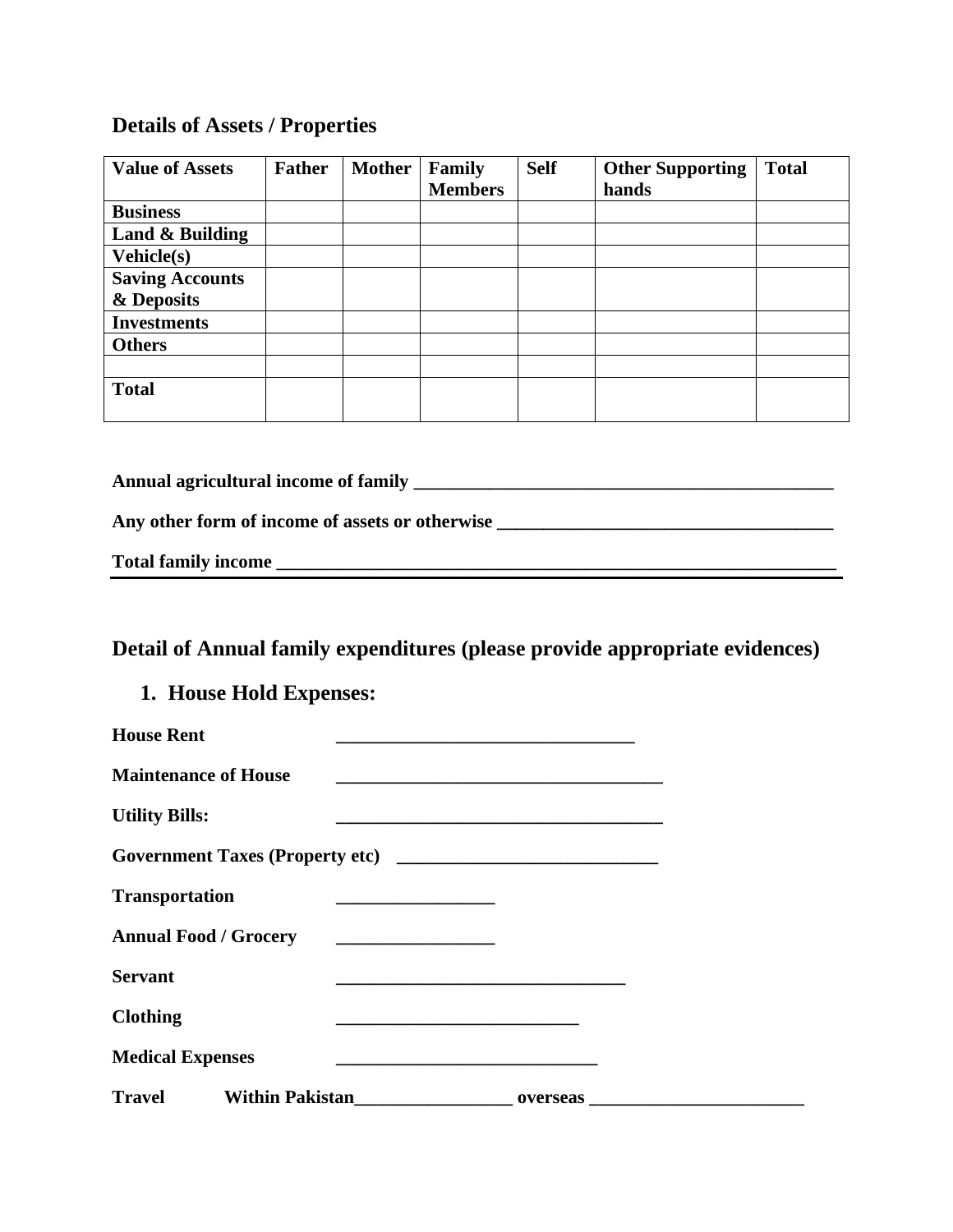Entertainment: Hotel Expenses \_\_\_\_\_\_\_\_\_\_\_\_\_\_\_\_\_\_\_ Club Membership \_\_\_\_\_\_\_\_\_\_\_\_\_\_

**Other Expenses (Please provide details in attachment) \_\_\_\_\_\_\_\_\_\_\_\_\_\_\_\_\_\_\_\_\_\_\_\_\_\_\_\_\_\_\_**

**Total House Hold Expenses \_\_\_\_\_\_\_\_\_\_\_\_\_\_\_\_\_\_\_\_\_\_**

#### **2. Educational Expenses**

(Excluding Applicant's expenses at SMDC)

Dependent family Members \_\_\_\_\_\_\_\_\_\_\_\_\_\_\_\_

| Name and<br><b>Relation</b> | Age | <b>Occupation (If</b><br>working) | <b>Name of Institution (If</b><br>studying) | Fee (Per<br>Month) |
|-----------------------------|-----|-----------------------------------|---------------------------------------------|--------------------|
|                             |     |                                   |                                             |                    |
|                             |     |                                   |                                             |                    |
|                             |     |                                   |                                             |                    |
|                             |     |                                   |                                             |                    |
|                             |     |                                   |                                             |                    |
|                             |     |                                   |                                             |                    |

**Total Educational Expenses \_\_\_\_\_\_\_\_\_\_\_\_\_\_\_\_\_\_\_\_\_**

**3. Other Expenses** 

| <b>Legal Expenditures</b> |  |
|---------------------------|--|
|                           |  |

Loan Repayment: Other financial institutions (Provide evidence) \_\_\_\_\_\_\_\_\_\_\_\_\_\_\_\_\_

**Donations \_\_\_\_\_\_\_\_\_\_\_\_\_\_\_\_\_\_\_\_\_\_\_**

**Payment of Insurance Premium: family/car \_\_\_\_\_\_\_\_\_\_\_\_\_\_\_\_\_\_\_\_\_\_**

**Total other Expenses \_\_\_\_\_\_\_\_\_\_\_\_\_\_\_\_\_\_\_\_\_**

Grand Total (1+2+3)